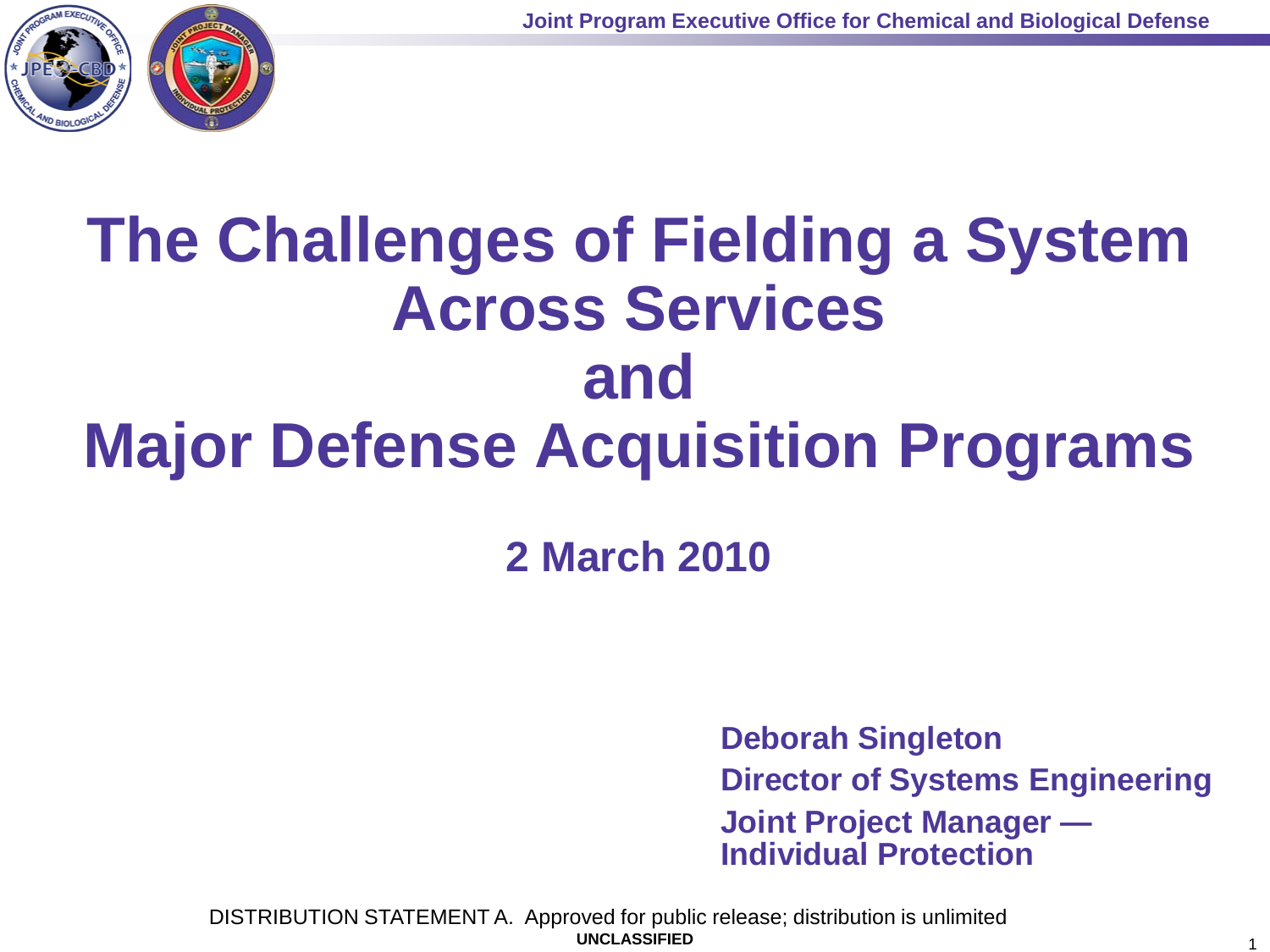

#### **Agenda**

- **JPM-IP Mission**
- **Coordination with Major Defense Acquisition Programs**
- **Airworthiness Certification**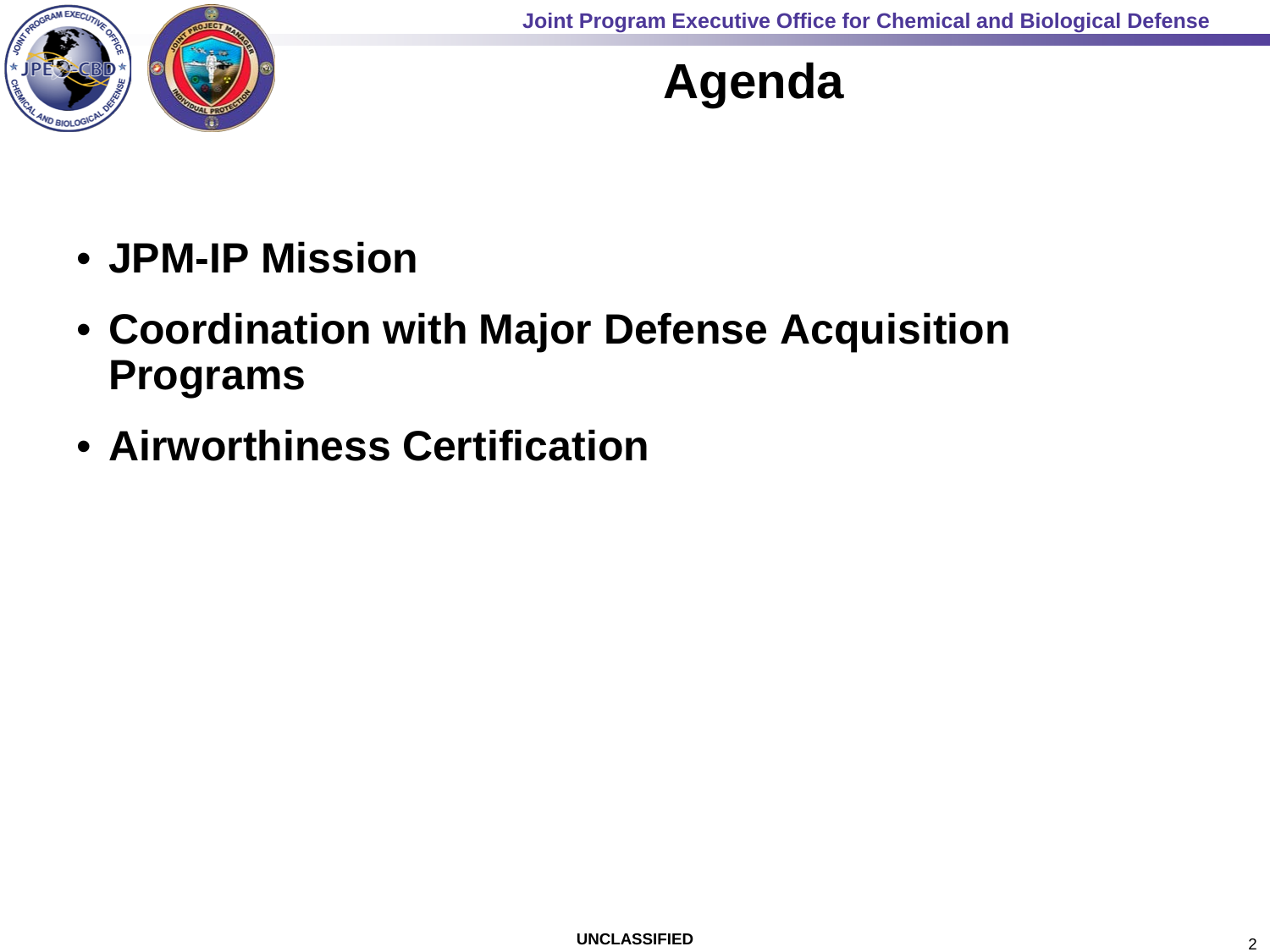

#### **JPM-IP**

**Mission: The Joint Project Manager for Individual Protection (JPM-IP) is responsible for providing percutaneous, inhalation, and ocular protection against chemical and biological threats to our Nation's Warfighters.**

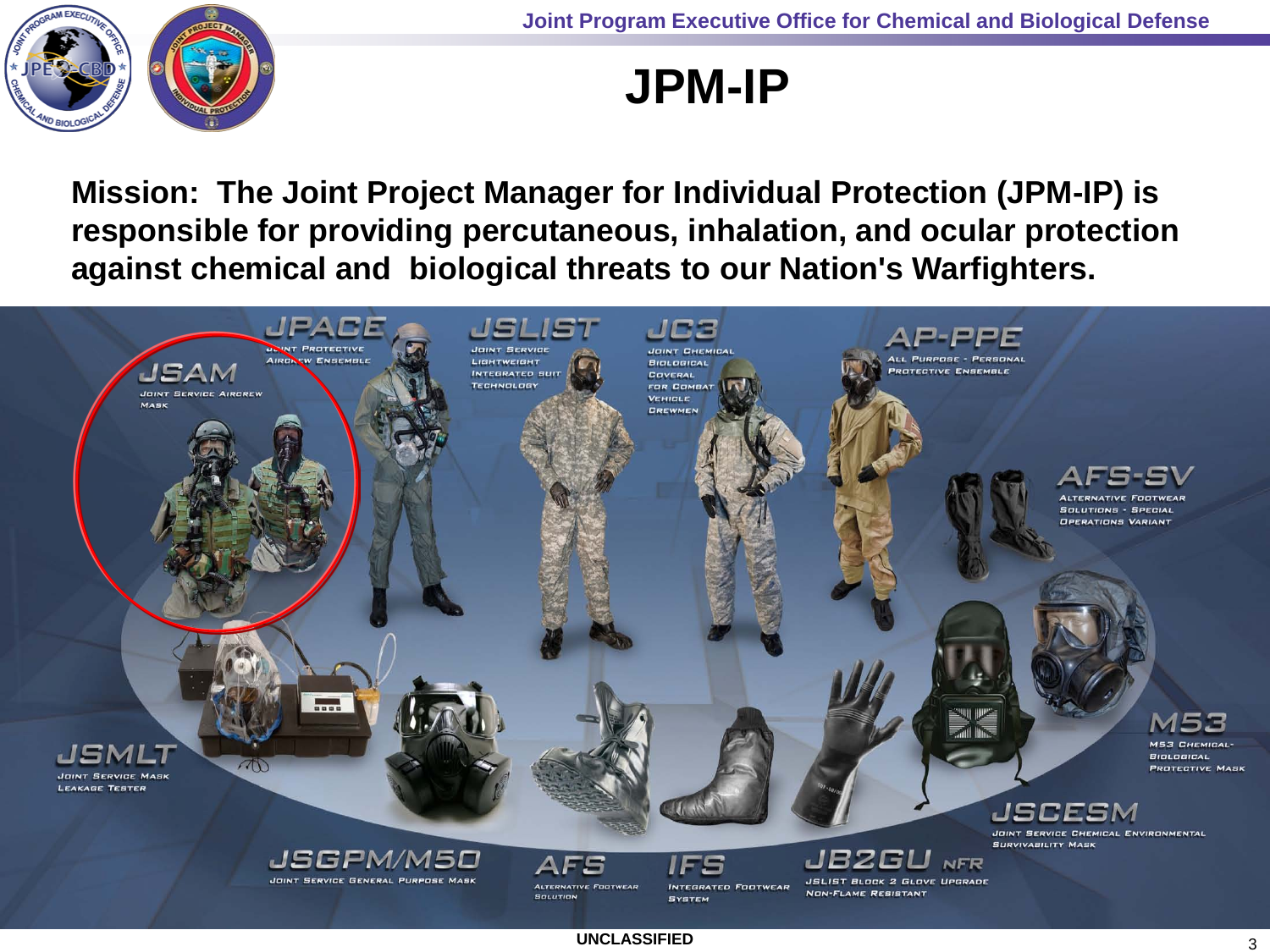

#### **JSAM Background**

- **JSAM is a joint program tasked with developing a chemical/biological (CB) respirator for fixed and rotary wing aviation personnel**
	- **Planned for Air Force, Army, Marine Corps, and Navy aircraft**
	- **Family of Systems includes 4 variants:**
		- − **Apache**
		- − **Fixed Wing (FW)**
		- − **Rotary Wing (RW)**
		- − **Joint Strike Fighter (JSF)**



JSAM Apache JSAM FW JSAM RW JSAM-JSF





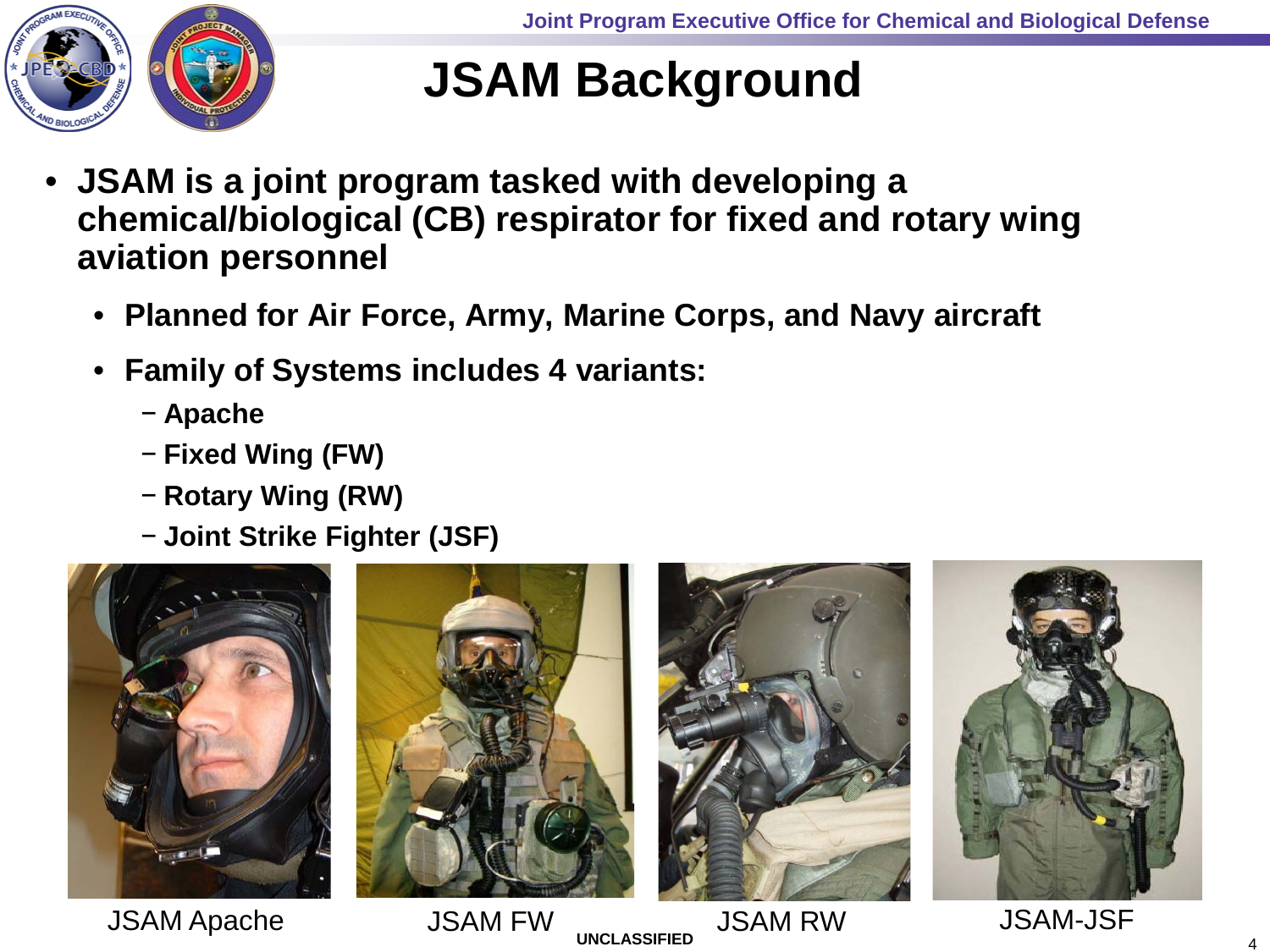

## **Coordination with MDAPs**

#### **JSAM-JSF**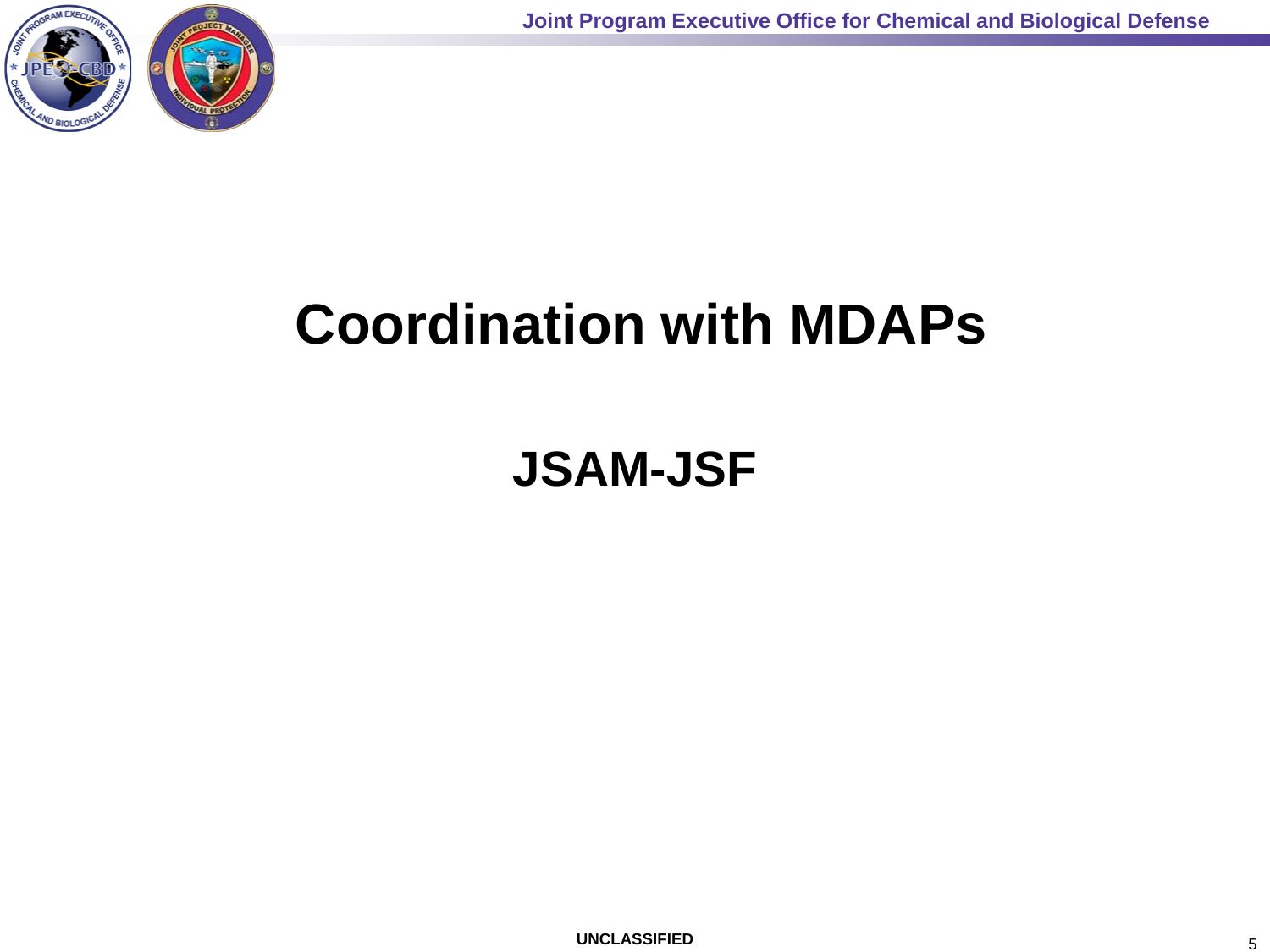

### **JSAM-JSF System Description**

- **JSAM-JSF is a chemical/biological (CB) protective respirator that will provide**
	- **Above the neck percutaneous, ocular and respiratory CB protection for JSF pilots**
	- **Simultaneous CB, hypoxia and anti-G protection (as required)**
	- **Minimized heat stress**
- **JSAM-JSF will integrate with the JSF**
	- **Below the neck CB protective ensembles**
	- **Life Support System**
	- **Helmet Mounted Display (HMD) system**
	- **Effectively employable by JSF pilots in the threat and operational environments**

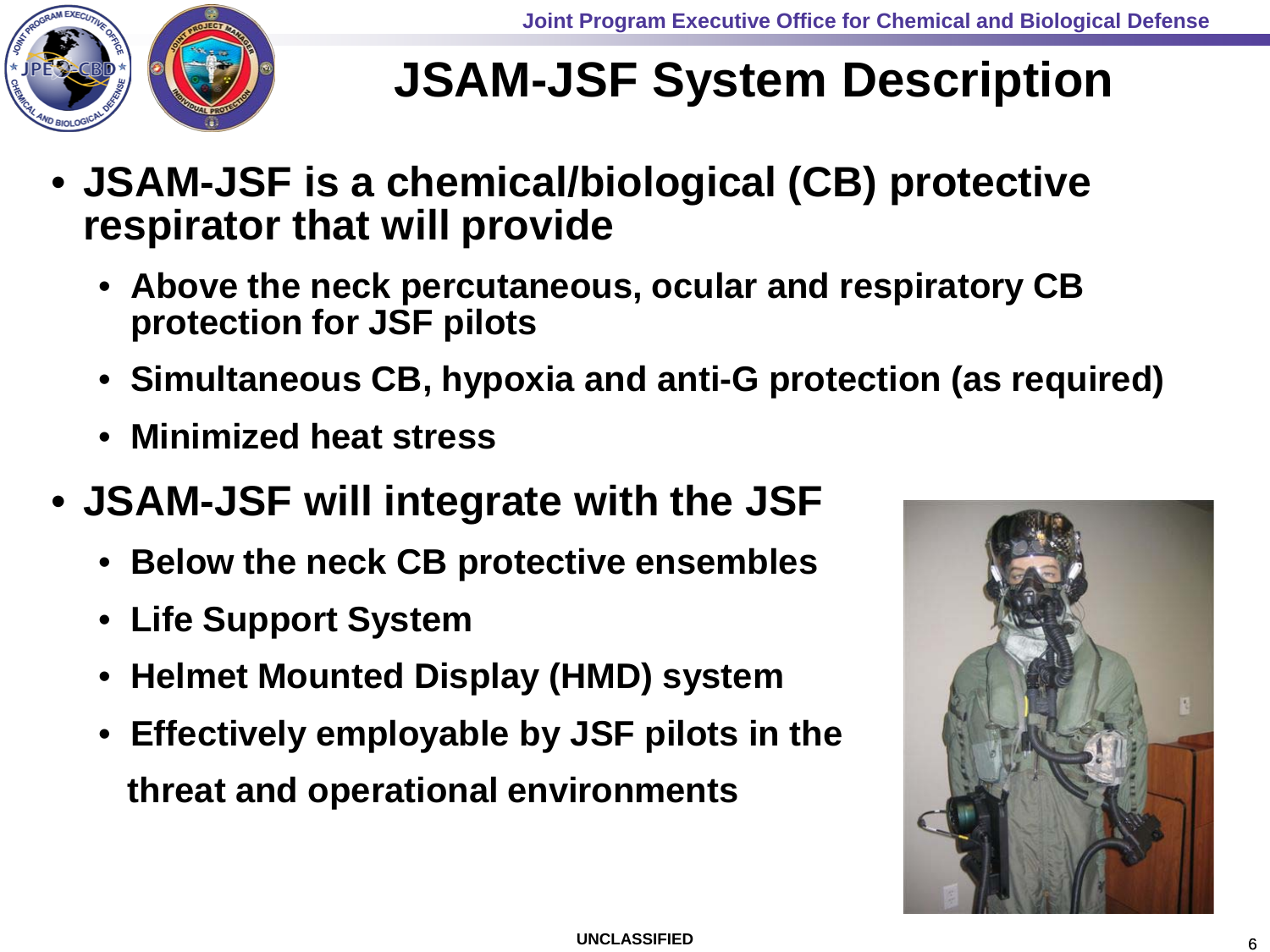

**Joint Program Executive Office for Chemical and Biological Defense**

#### **Coordinating Organizations**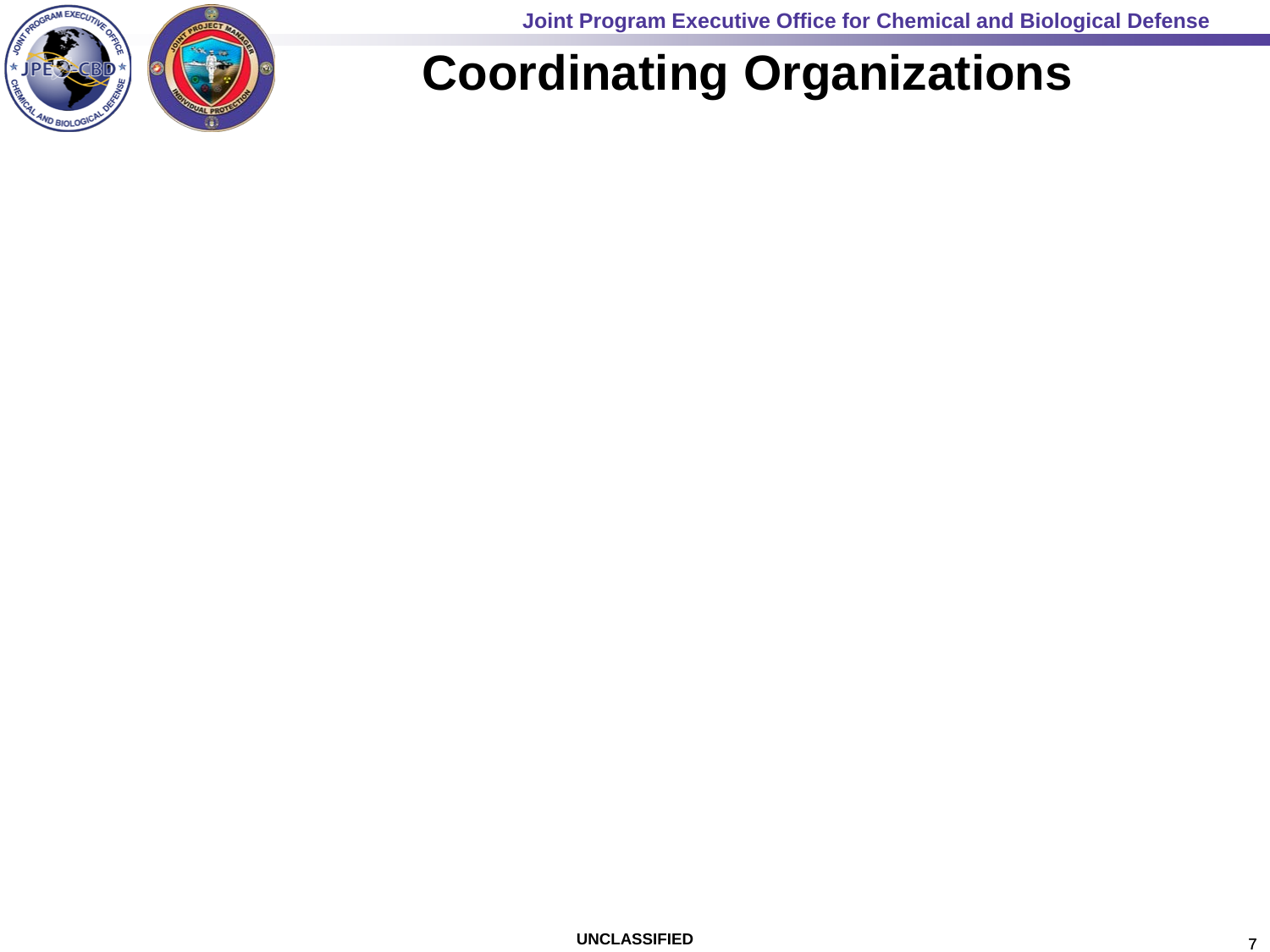

#### **Program Risks**

- **JSAM-JSF is not a stand-alone program of record and is being executed by JPM-IP as a component of the JSF** 
	- **JPM-IP leads and funds RDT&E**
	- **JSF PO leads and funds operational testing and procurement**
- **Interfacing equipment is still in development**
	- **JSF PO design decisions can impact JSAM**
	- **From JSF perspective, JSAM may be the preferred method for addressing an issue and could result in additional cost, schedule and performance risk**
- **Potential for JSF schedule to shift**
	- **Extended schedule could increase costs**
	- **JSF schedule shift to right post JSAM-JSF contract award may increase JPM-IP funding requirements**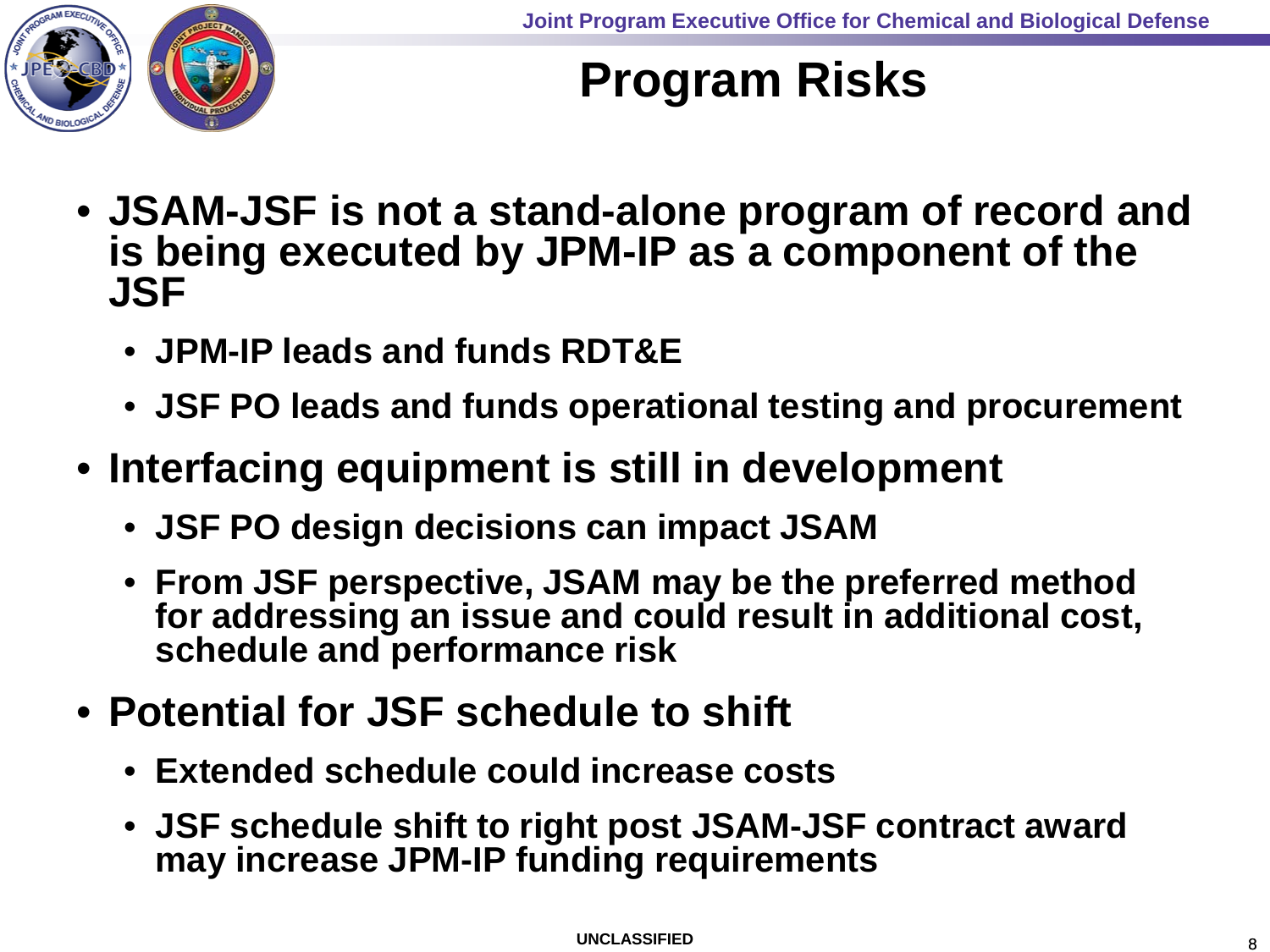

### **Mitigation Actions**

- **MOA between Joint Program Executive Office for Chemical/Biological Defense (JPEO CBD) and JSF PO**
	- **Signed January 2010**
- **Documented agreements**
	- **Test and Evaluation Master Plan**
	- **Systems Engineering Plan**
	- **Performance Specification**
- **JPEO CBD has established an MDAP Trail Boss (JPM Collective Protection)** 
	- **Clarify requirements and determine what materiel solutions to provide the MDAP**
	- **Identify optimum capability set solution**
	- **Develop Integrated Master Plan**
	- **Identify and execute resources**
	- **Draft MOA between JPEO CBD and MDAP**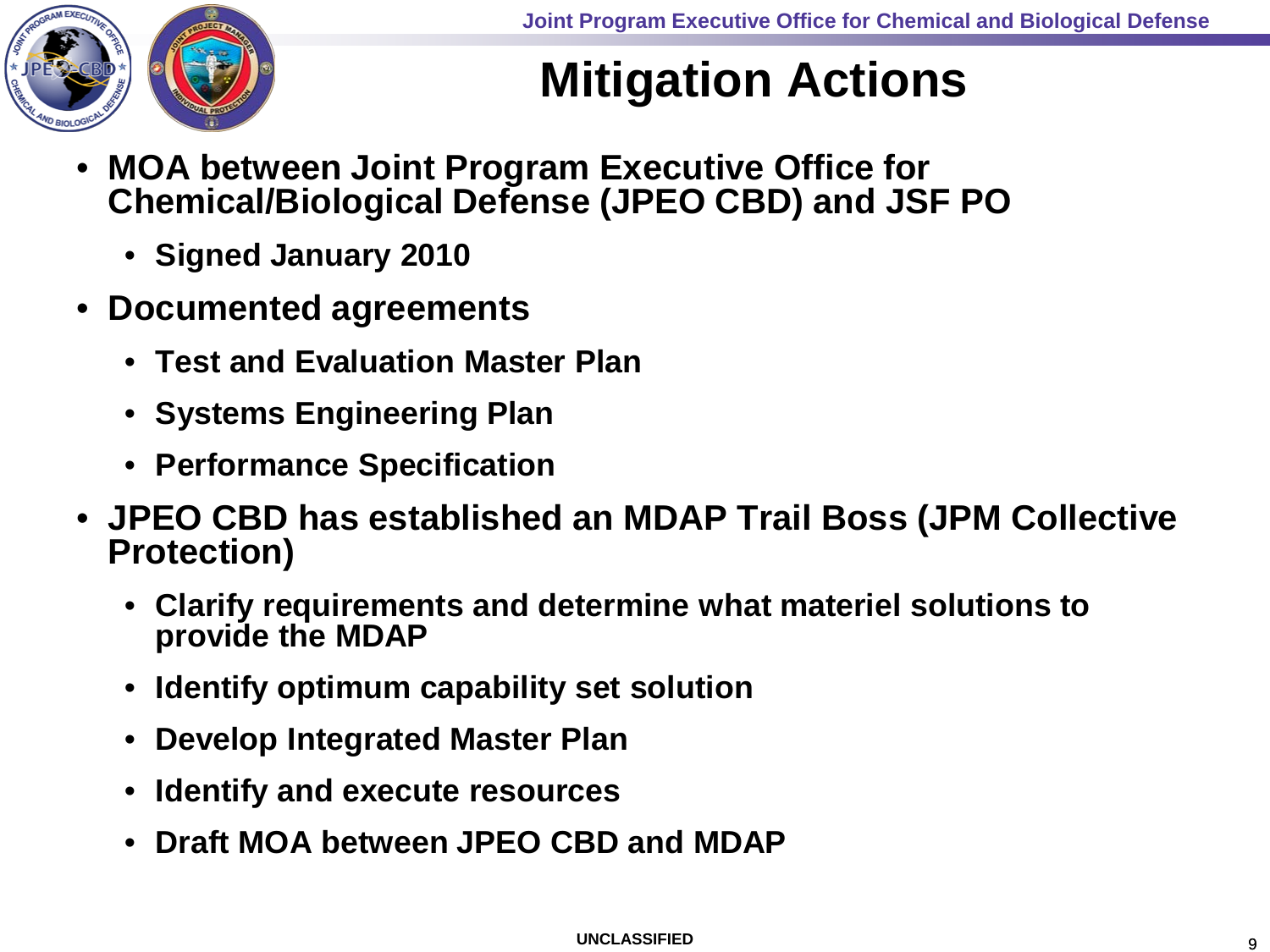### **CBRN MDAP Support Function**



#### **Managing Processes for Effective Collaboration**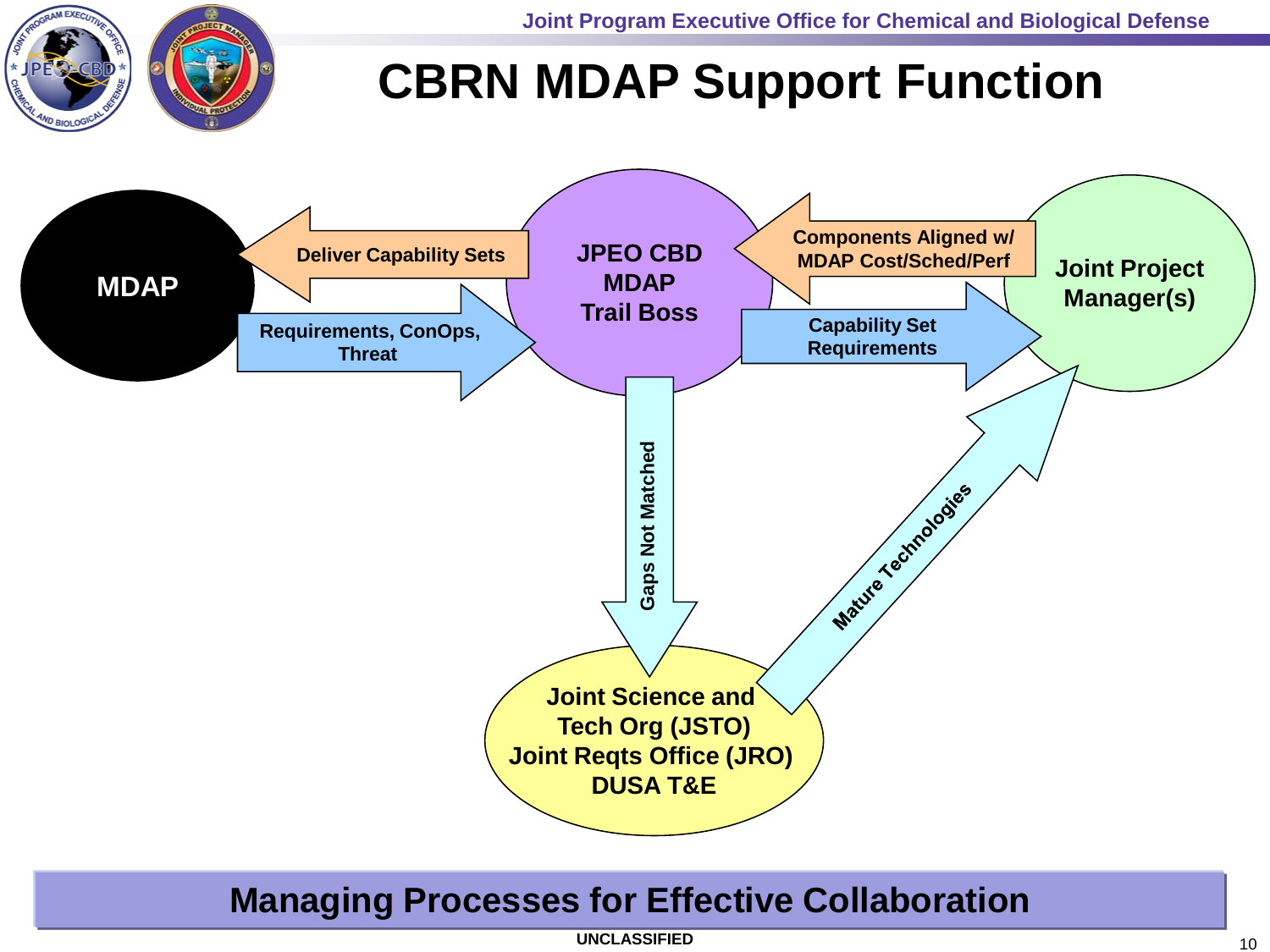

## **Airworthiness Certification**

#### **JSAM FW**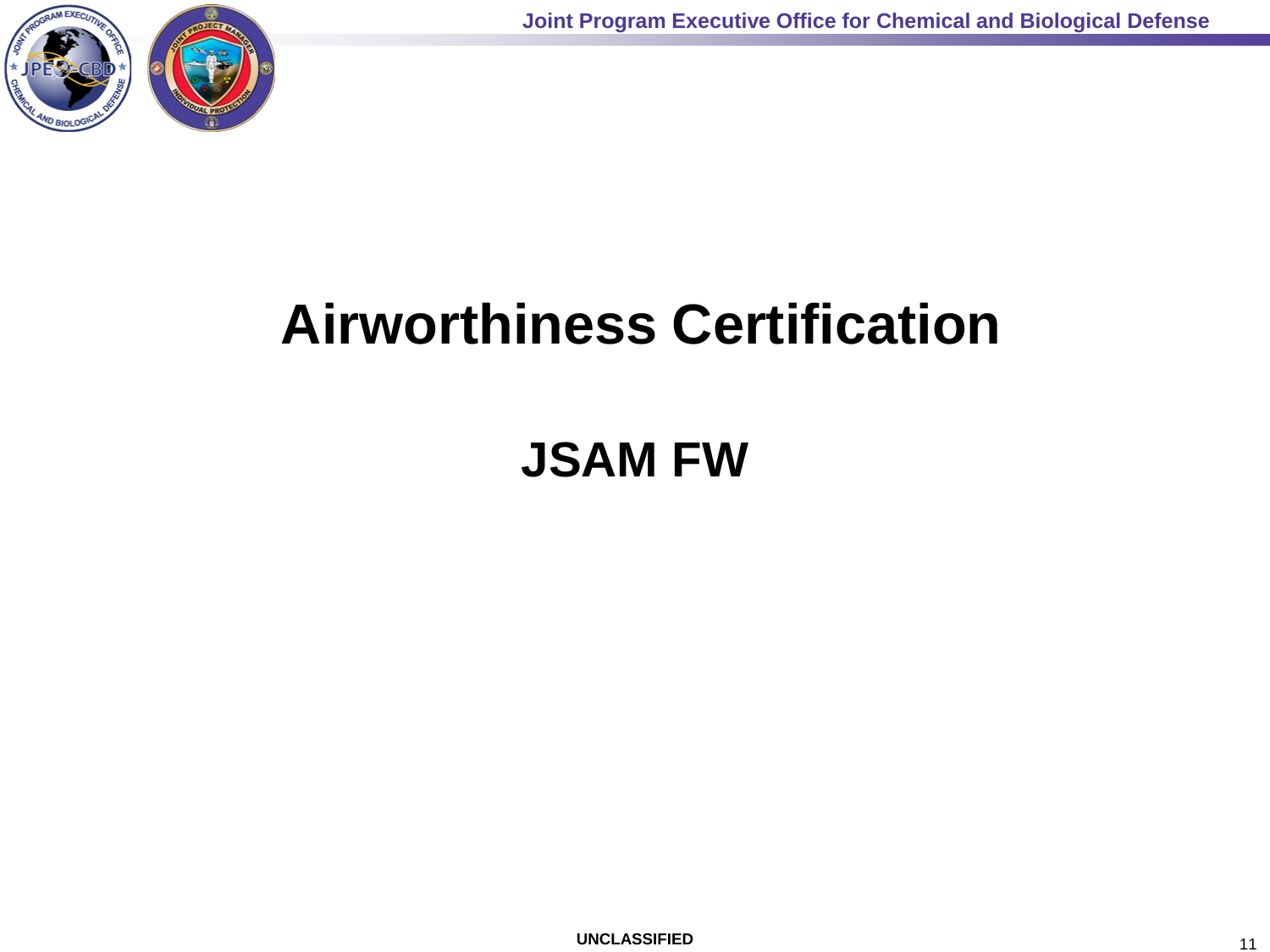

### **JSAM FW System Description**

- **JSAM FW is a lightweight CB protective respirator that will** 
	- **Be compatible with existing mission and life support equipment and CB ensembles**
	- **Integrate with all aircrew stations and existing life support equipment**
	- **Provide improved field-of-view, comfort, mobility, and reduced heat stress over legacy systems**
	- **Replaces AERP (USAF), M-45 (USA) and A/P22P-14(V) (USN)**

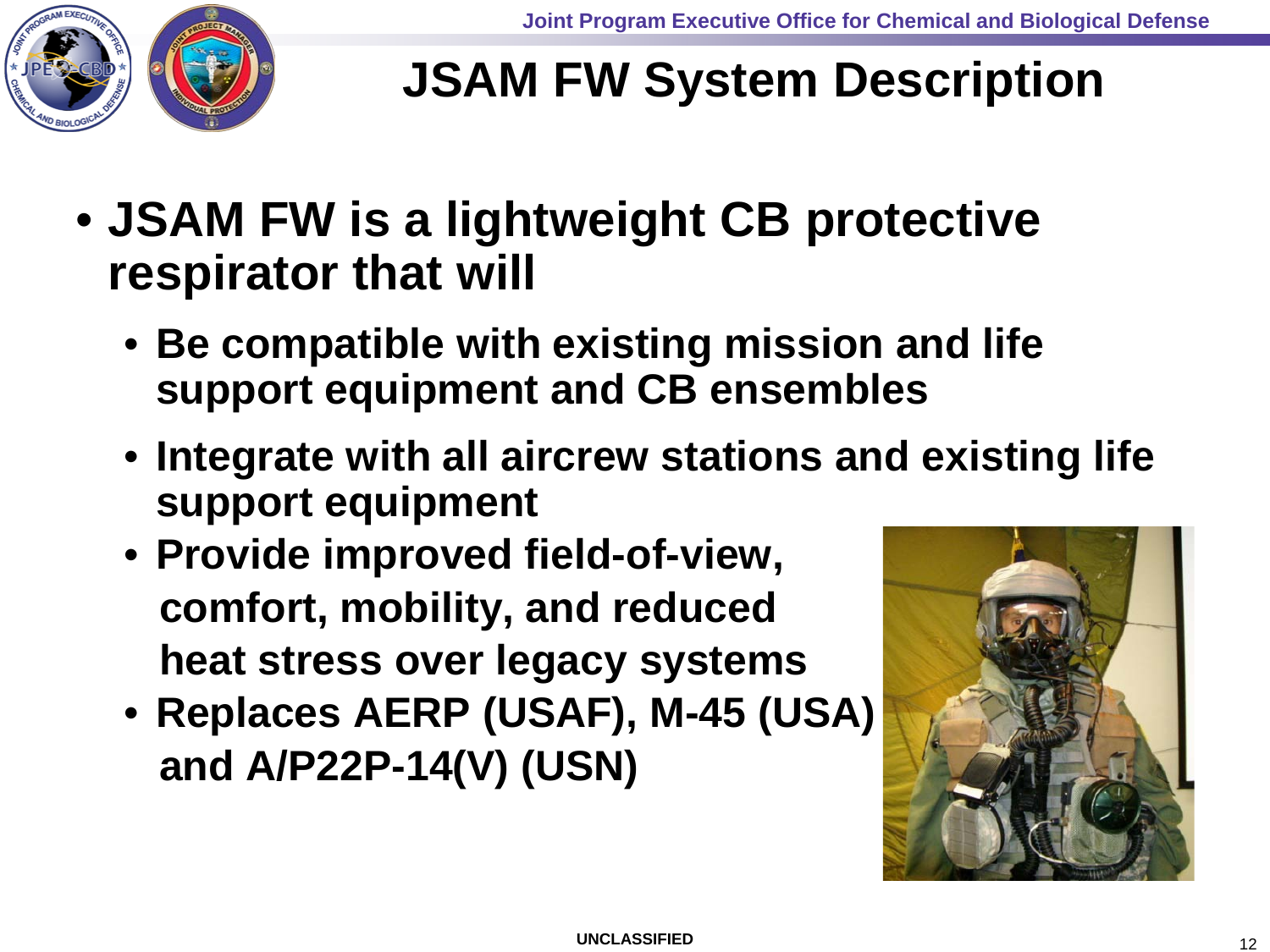

#### **Airworthiness Qualification/Certification**

- **Airworthiness Qualification or Certification - an analysis, design, test, and documentation process used to determine that an air vehicle system, subsystem, or component is airworthy**
	- **Process and terminology varies by service but the product is the same**
- **Airworthiness is a subjective process that is configuration specific and requires a high level of demonstration for each unique configuration, creating an untenable scenario** 
	- **1 product, 1 aircraft, 1 service = difficult**
	- **1 product, 3 services, 130+ aircraft = extremely difficult**
- **JSAM FW and RW programs have experienced extreme difficulty executing individual airworthiness certification programs with each of the services**
- **Does it have to be this difficult?**
	- **Some of our problems were self induced but the scenario is extremely difficult at best**
	- **We have joint development programs, why not joint airworthiness programs?**

#### **Airworthiness Qualification is Independent of the Operational Test Agency**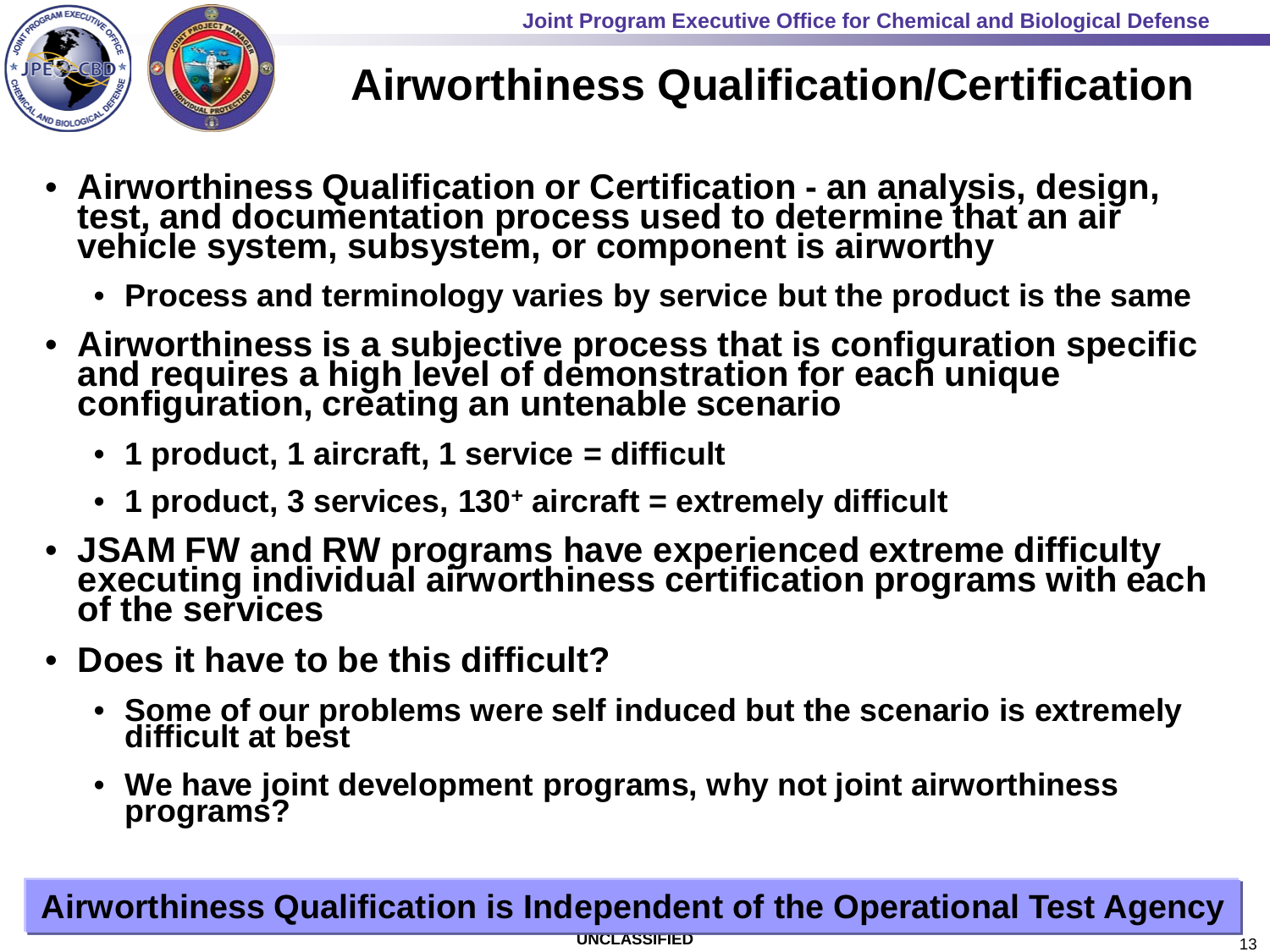**Joint Program Executive Office for Chemical and Biological Defense**



#### **It's just a mask, how complicated can it be? JSAM FW Interfaces**

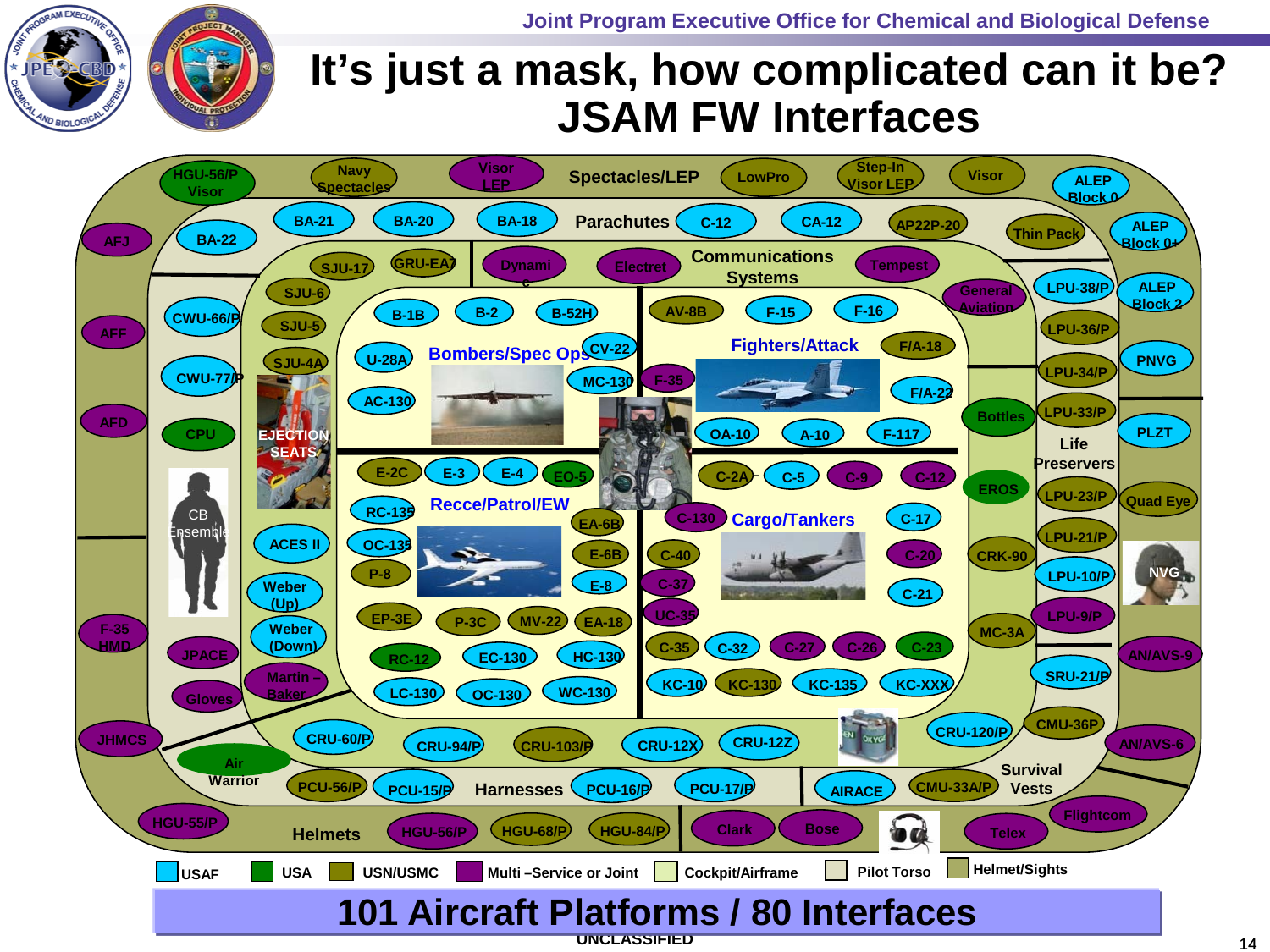

#### **Airworthiness Terminology**

- **Certification and Qualification – terms are synonymous; Air Force and Navy use certification; Army uses qualification**
- **Safe to fly – Air Force and Navy term for flight release for a new or non-standard aircraft configuration that has not achieved full airworthiness certification**
- **Airworthiness Release (AWR) - authorization to fly an aircraft in a non-standard configuration. Used for a/c that have not achieved full Airworthiness Qualification**
- **Test Flight AWR – flight release for a test aircraft**
- **Safety of Flight Release – Army term that pre-dates AWR**
- **Interim Flight Clearance (IFC) – Navy term for temporary approval for flight for a non-standard configuration or operation outside the envelope defined in NATOPS and NATIP**
- **Permanent Flight Clearance (PFC) – Navy term for fleet-wide approval for flight of a production configuration or an operational envelope that is published in NATOPS or NATIP**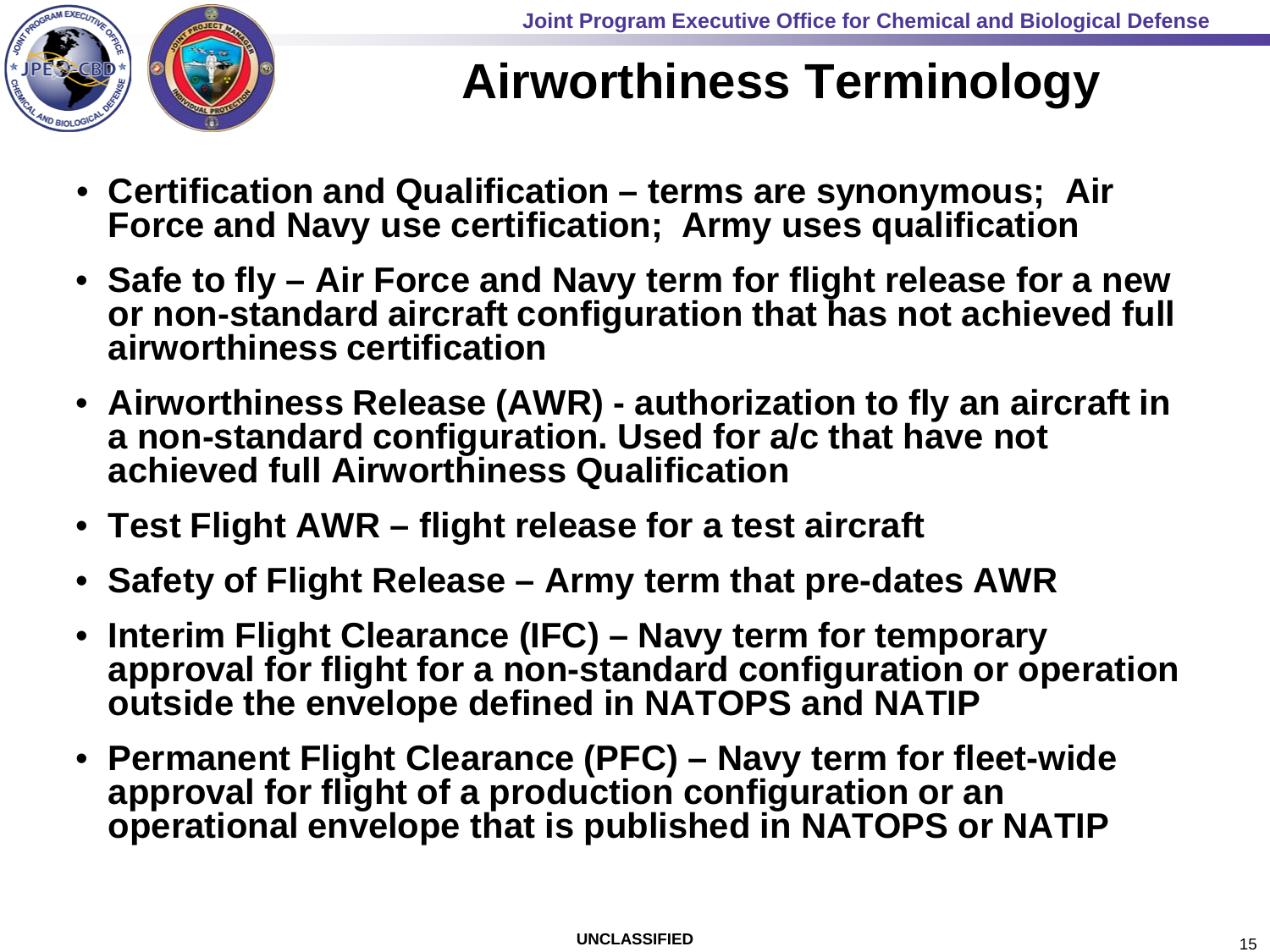

#### **Policy Directives**

- **Air Force** 
	- **Policy Directive 62-6, "USAF Aircraft Airworthiness Certification"**
	- **The aircraft single manager is the airworthiness certification official**
- **Army**
	- **AR 70-62, "Airworthiness Qualification of Aircraft Systems"**
	- **Commanding General, U.S. Army Aviation and Missile Command is the Army's airworthiness approval authority. He has delegated airworthiness authority to the AMRDEC Aviation Engineering Directorate (AED)**
- **Navy / Marine Corps**
	- **NAVAIRINST 13034.1C "Flight Clearance Policy For Air Vehicles and Aircraft Systems"**
	- **COMNAVAIRSYSCOM has airworthiness cognizance** 
		- − **This cognizance is delegated to appropriate departments of AIR-4.0**
		- − **AIR-4.0P is the single POC for issuance of Interim and Permanent Flight Clearances**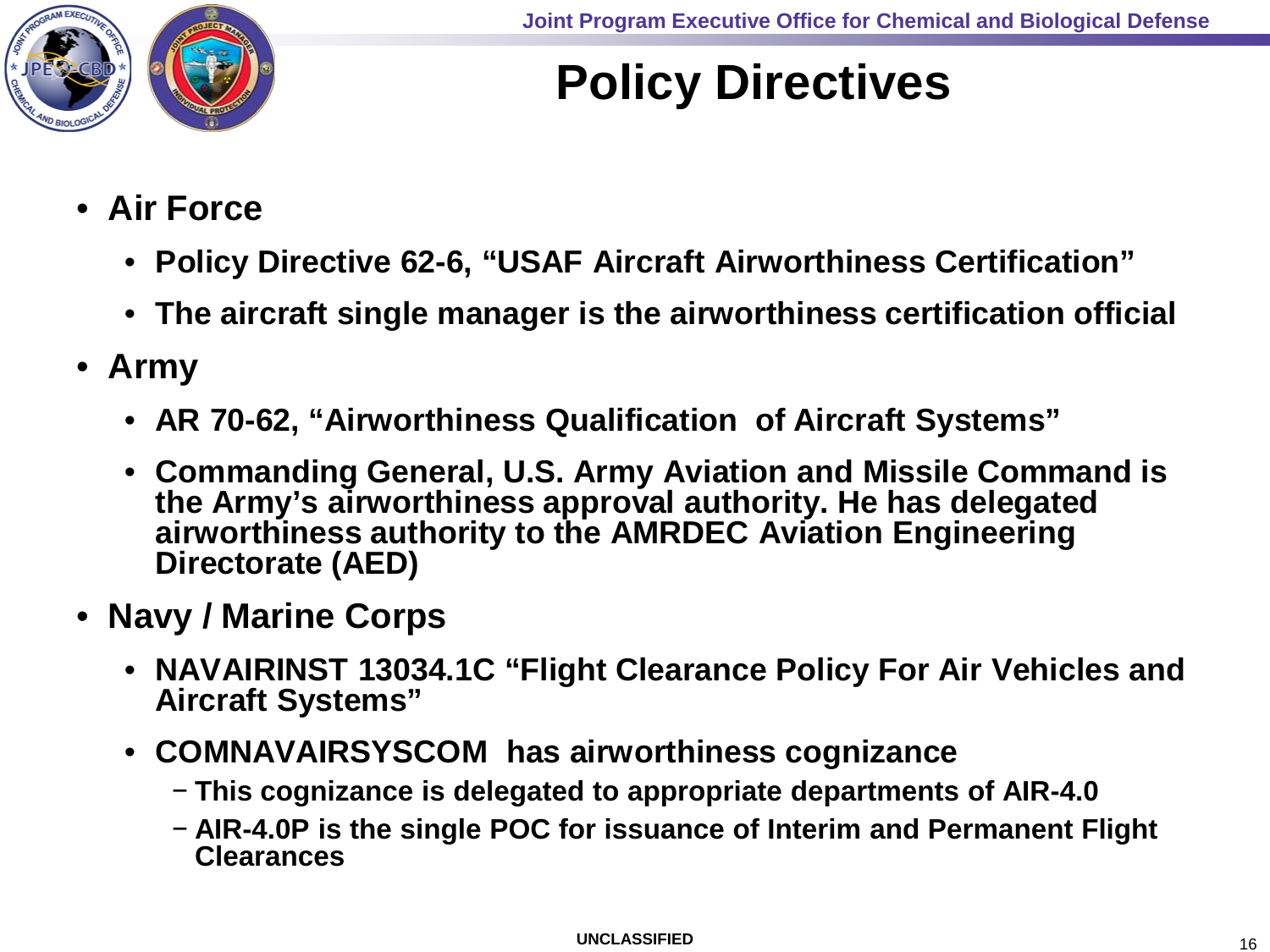

#### **Airworthiness Lessons Learned**

- **Each of the services have their own airworthiness processes and technical experts**
	- **Understanding these processes and the technical basis for requirements is essential for cost and schedule control of your program**
- **Airworthiness requirements are tailored for each program and are largely the call of the airworthiness authority**
	- **There is some room to negotiate requirements, but the negotiation will be based solely on technical issues, not cost or schedule**
- **Airworthiness Certification has significant cost and schedule implications**
	- **You can minimize these impacts by consulting with your airworthiness authority early in the program**
	- **Cost and schedule impacts grow as you delay the start of a coordinated, approved airworthiness program**
	- **These impacts can be show stoppers if ignored long enough**

#### **Engage Airworthiness Agencies Early and Continuously**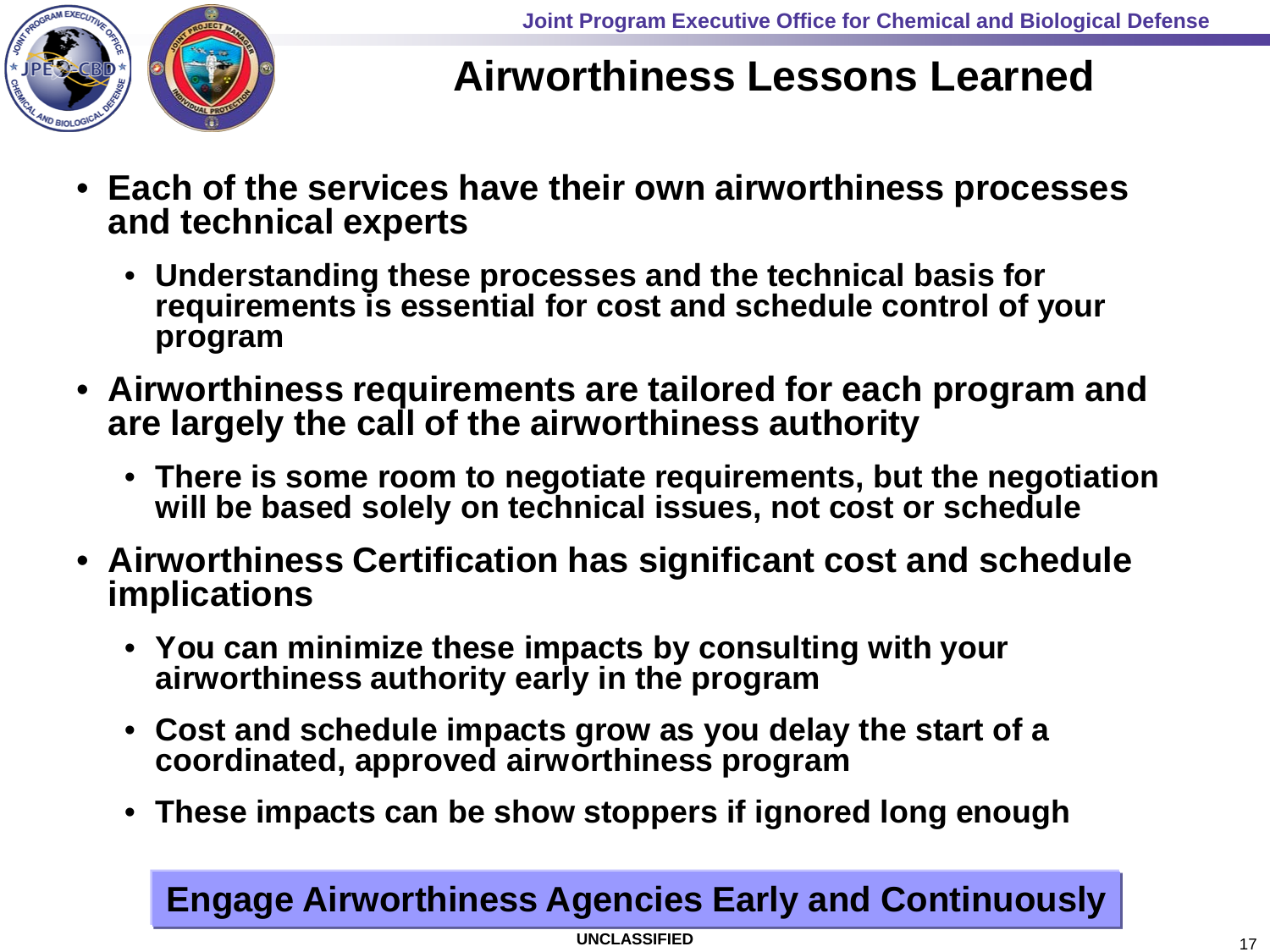

#### **Airworthiness Recommendations**

- **Engage the appropriate airworthiness authorities early in the program planning phase**
- **Have a defined (budget and schedule) airworthiness program agreed to by the airworthiness authority in your contract at initial award**
- **Formal, written documents describing required airworthiness analyses/testing/data are insurance for the PM**
	- **They define the scope of the airworthiness program**
	- **They serve as a record of agreements**
- **For Joint programs where two or more services are involved, a coordinated AW program (across services) is a worthy goal**
	- **No known successful examples**
		- − **JSAM is running parallel programs for each service's aircraft**
	- **Difficult at best** 
		- − **The services are not mandated to develop joint airworthiness programs**
	- **Impossible if you wait until after program start** 
		- − **Small successes can lead to larger successes**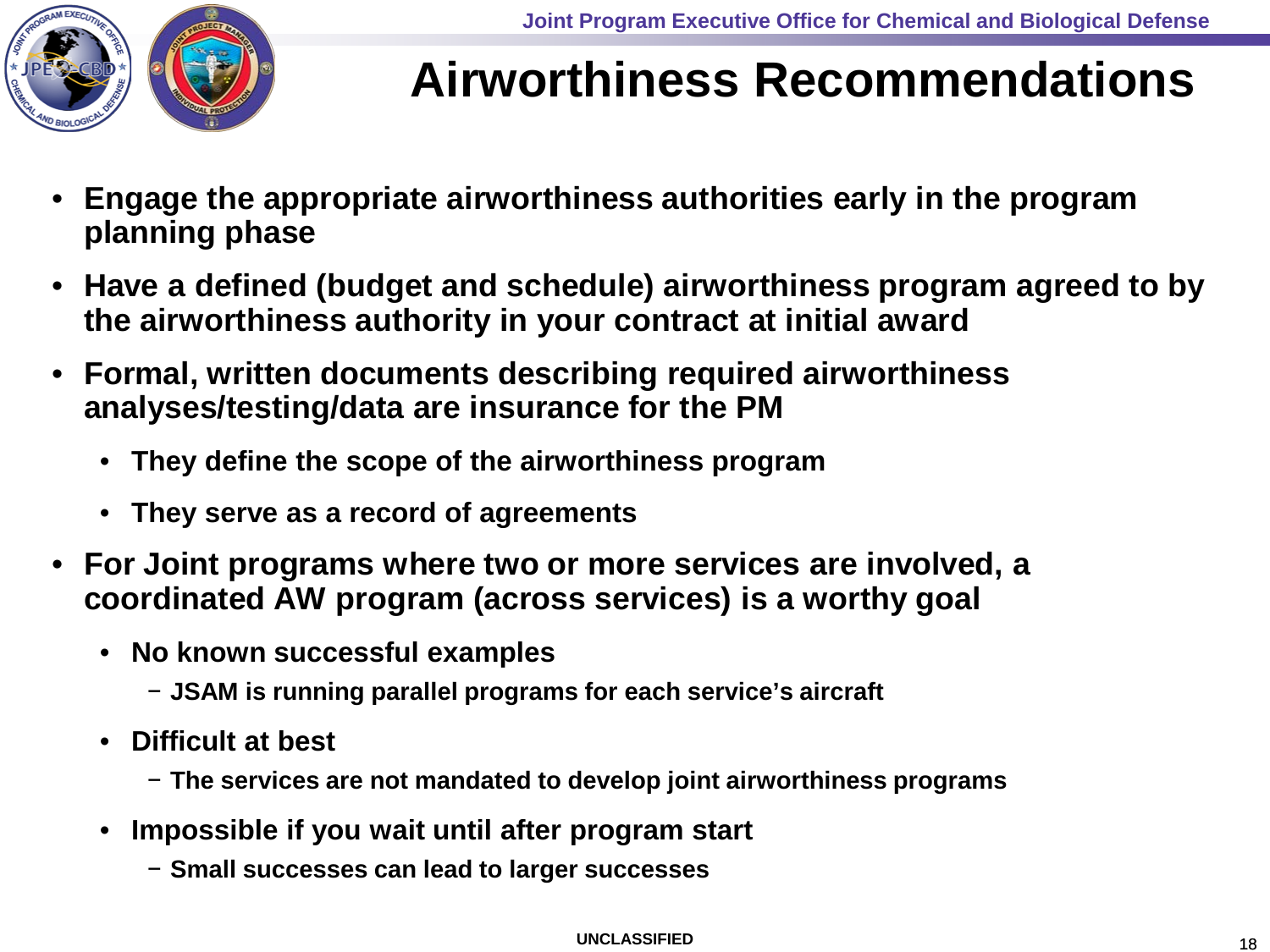

### **In Conclusion - Keys to Success**

- **Expectation Management**
- **Clear and open communication**
- **Collaboration with all Stakeholders**
- **Formal coordination and documentation of all agreements**
- **Adhere to sound SE principles**
	- −**Test and Evaluation Strategy**
	- −**Requirements Traceability**
	- −**Risk Management**